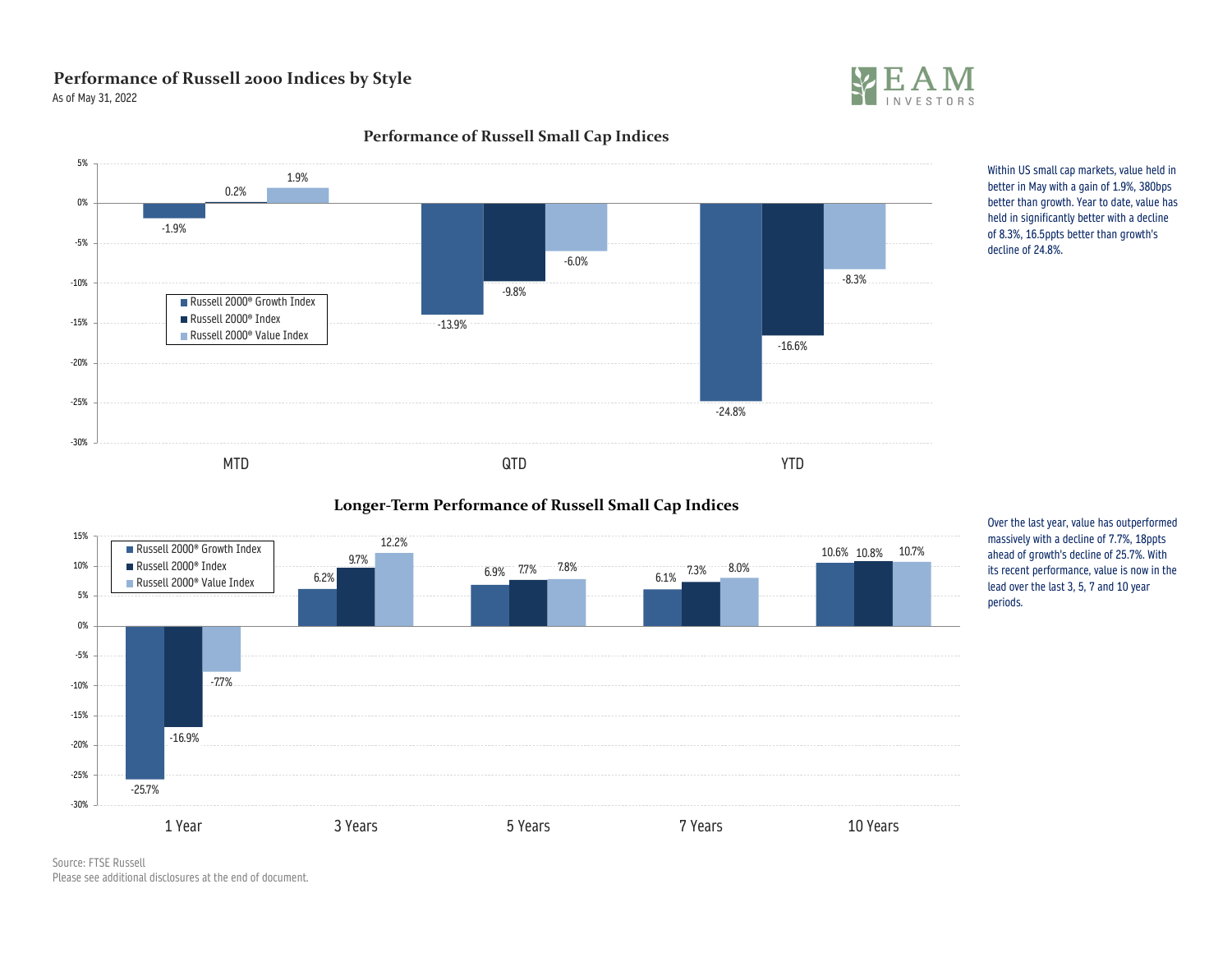| Russell 2000 <sup>®</sup> Index                          |                    | <b>MTD</b>         |                |                      | QTD                |                |                      | <b>YTD</b>         |                |                                                                                                                      |
|----------------------------------------------------------|--------------------|--------------------|----------------|----------------------|--------------------|----------------|----------------------|--------------------|----------------|----------------------------------------------------------------------------------------------------------------------|
| As of May 31, 2022                                       | Return             | Contribution       | Weight         | Return               | Contribution       | Weight         | Return               | Contribution       | Weight         |                                                                                                                      |
| <b>GICS Sectors</b>                                      |                    |                    |                |                      |                    |                |                      |                    |                | Energy (+13.7%) and utilities (+5.9%) led in May, while                                                              |
| <b>Communication Services</b>                            | $-2.94$            | $-0.09$            | 2.86           | $-19.59$<br>$-10.04$ | $-0.63$            | 2.96           | $-24.93$             | $-0.81$            | 3.02           | health care (-4.1%) and real estate (-3.8%) lagged.<br>Year to date, energy (+56.2%) and utilities (+2.0%)           |
| <b>Consumer Discretionary</b><br><b>Consumer Staples</b> | $-3.55$<br>$-2.05$ | $-0.40$<br>$-0.07$ | 10.29<br>3.85  | $-3.52$              | $-1.08$<br>$-0.14$ | 10.26<br>3.80  | $-25.50$<br>$-10.67$ | $-2.91$<br>$-0.38$ | 10.68<br>3.63  | were the only sectors with a positive return, while                                                                  |
| Energy                                                   | 13.70              | 1.03               | 7.51           | 10.17                | 0.81               | 7.29           | 56.18                | 2.51               | 6.28           | healthcare (-31.9%), information technology (-25.9%),                                                                |
| Financials                                               | 3.67               | 0.57               | 16.41          | $-5.73$              | $-0.86$            | 16.08          | $-12.22$             | $-2.01$            | 16.49          | and consumer discretionary (-25.5%) lagged.                                                                          |
| <b>Health Care</b>                                       | $-4.09$            | $-0.59$            | 15.09          | $-20.39$             | $-3.47$            | 15.76          | $-31.86$             | $-5.74$            | 16.28          |                                                                                                                      |
| Industrials                                              | 0.17               | $-0.02$            | 15.66          | $-8.75$              | $-1.38$            | 15.50          | $-14.16$             | $-2.15$            | 15.42          |                                                                                                                      |
| <b>Information Technology</b>                            | $-2.10$            | $-0.30$            | 13.07          | $-13.99$             | $-1.92$            | 13.19          | $-25.85$             | $-3.68$            | 13.50          |                                                                                                                      |
| <b>Materials</b><br><b>Real Estate</b>                   | 3.03<br>$-3.79$    | 0.13<br>$-0.31$    | 4.13<br>7.84   | $-5.07$<br>$-11.11$  | $-0.19$<br>$-0.91$ | 4.10<br>7.86   | $-6.58$<br>$-15.18$  | $-0.27$<br>$-1.23$ | 4.06<br>7.67   |                                                                                                                      |
| <b>Utilities</b>                                         | 5.92               | 0.19               | 3.29           | $-1.13$              | $-0.02$            | 3.19           | 2.02                 | 0.09               | 2.97           |                                                                                                                      |
| <b>Total</b>                                             | 0.15               |                    |                | $-9.77$              |                    |                | $-16.56$             |                    |                |                                                                                                                      |
|                                                          |                    |                    |                |                      |                    |                |                      |                    |                |                                                                                                                      |
| Axioma US Model Factor Returns                           |                    |                    |                |                      |                    |                |                      |                    |                | Profitability, earnings yield, and value were the best<br>factors in May, while medium-term momentum and             |
| Dividend Yield                                           | 0.77               |                    |                | 0.41                 |                    |                | 0.91                 |                    |                | market sensitivity were the worst. For the year to date<br>period, earnings yield, value, and profitability were the |
| <b>Earnings Yield</b>                                    | 1.49               |                    |                | 2.81                 |                    |                | 5.63                 |                    |                | best performing factors, while market sensitivity and                                                                |
| <b>Exchange Rate Sensitivity</b><br>Growth               | 0.41<br>0.66       |                    |                | $-0.35$<br>0.01      |                    |                | $-0.92$<br>$-1.56$   |                    |                | volatility were the worst.                                                                                           |
| Leverage                                                 | 0.06               |                    |                | 0.28                 |                    |                | 1.07                 |                    |                |                                                                                                                      |
| Liquidity                                                | 0.67               |                    |                | $-0.50$              |                    |                | 1.46                 |                    |                |                                                                                                                      |
| <b>Market Sensitivity</b>                                | $-1.07$            |                    |                | $-6.54$              |                    |                | $-10.05$             |                    |                |                                                                                                                      |
| Medium-Term Momentum                                     | $-1.47$            |                    |                | $-0.27$              |                    |                | 0.56                 |                    |                |                                                                                                                      |
| MidCap                                                   | 0.29               |                    |                | 1.66                 |                    |                | 2.04                 |                    |                |                                                                                                                      |
| Profitability                                            | 1.96               |                    |                | 3.11                 |                    |                | 3.02                 |                    |                |                                                                                                                      |
| Size                                                     | 0.30<br>1.34       |                    |                | $-1.35$<br>2.13      |                    |                | $-2.28$<br>4.60      |                    |                |                                                                                                                      |
| Value<br>Volatility                                      | $-0.45$            |                    |                | $-3.47$              |                    |                | $-7.19$              |                    |                |                                                                                                                      |
| <b>Market Cap Size Quintile</b>                          |                    |                    |                |                      |                    |                |                      |                    |                | The smallest market cap quintile underpformed in May                                                                 |
| Q1 (Largest)                                             | 0.43               | 0.41               | 89.62          | $-7.98$              | $-4.39$            | 56.12          | $-15.34$             | $-8.25$            | 54.90          | and has lagged significantly QTD and YTD.                                                                            |
| Q2                                                       | $-1.12$            | $-0.07$            | 5.99           | $-10.99$             | $-2.64$            | 23.88          | $-16.55$             | $-3.99$            | 24.01          |                                                                                                                      |
| Q3                                                       | $-3.27$            | $-0.10$            | 2.69           | $-11.00$             | $-1.34$            | 12.00          | $-16.92$             | $-2.10$            | 12.11          |                                                                                                                      |
| Q4                                                       | $-4.03$            | $-0.06$            | 1.30           | $-14.30$             | $-0.89$            | 5.91           | $-19.91$             | $-1.33$            | 6.46           |                                                                                                                      |
| Q5 (Smallest)                                            | $-6.16$            | $-0.03$            | 0.40           | $-22.18$             | $-0.52$            | 2.09           | $-31.25$             | $-0.88$            | 2.50           |                                                                                                                      |
| ΝA                                                       |                    |                    |                |                      |                    |                | $-35.33$             | $-0.01$            | 0.01           |                                                                                                                      |
| <b>Market Cap Bucket</b>                                 |                    |                    |                |                      |                    |                |                      |                    |                | Stocks below \$1B in market cap lagged in May and                                                                    |
| $>$ 3 B                                                  | 0.34               | 0.18               | 44.14          | $-8.56$              | $-4.15$            | 49.40          | $-15.60$             | $-6.88$            | 45.13          | have underperformed QTD and YTD.                                                                                     |
| $> 2 B, \le 3 B$                                         | 0.77               | 0.15               | 20.64          | $-8.24$              | $-1.53$            | 18.91          | $-15.53$             | $-2.89$            | 18.67          |                                                                                                                      |
| $> 1 B, \le 2 B$                                         | $-0.23$            | $-0.05$            | 21.09          | $-11.96$             | $-2.36$            | 19.18          | $-15.92$             | $-3.11$            | 19.34          |                                                                                                                      |
| $\leq$ = 1 B<br><b>NA</b>                                | $-0.79$            | $-0.13$            | 14.14          | $-13.35$             | $-1.74$            | 12.51          | $-20.85$<br>$-35.33$ | $-3.67$<br>$-0.01$ | 16.84<br>0.01  |                                                                                                                      |
|                                                          |                    |                    |                |                      |                    |                |                      |                    |                |                                                                                                                      |
| P/E Quintile                                             |                    |                    |                |                      |                    |                |                      |                    |                | The lowest P/E stocks outperformed in May and YTD,                                                                   |
| Q1 (Highest)<br>Q2                                       | $-2.28$<br>1.11    | $-0.43$<br>0.24    | 19.10<br>20.39 | $-13.68$<br>$-6.43$  | $-2.68$<br>$-1.27$ | 18.71<br>20.99 | $-23.00$<br>$-13.26$ | $-4.65$<br>$-2.49$ | 19.33<br>19.88 | while nonearners have been the worst performers year<br>to date.                                                     |
| Q3                                                       | 0.38               | 0.04               | 16.72          | $-7.33$              | $-1.20$            | 16.38          | $-8.31$              | $-1.26$            | 15.76          |                                                                                                                      |
| Q4                                                       | 3.16               | 0.38               | 13.01          | $-3.55$              | $-0.39$            | 12.80          | $-12.70$             | $-1.75$            | 13.75          |                                                                                                                      |
| Q5 (Lowest)                                              | 6.47               | 0.99               | 15.63          | $-0.54$              | 0.04               | 14.63          | 3.15                 | 0.43               | 14.39          |                                                                                                                      |
| <b>Nonearners</b>                                        | $-6.74$            | $-1.08$            | 15.15          | $-23.16$             | $-4.27$            | 16.49          | $-35.31$             | $-6.86$            | 16.88          |                                                                                                                      |
| <b>ROE Quintile</b>                                      |                    |                    |                |                      |                    |                |                      |                    |                | Higher ROEs outperformed in May and have held in                                                                     |
| Q1 (Highest)                                             | 1.62               | 0.41               | 26.71          | $-6.31$              | $-1.60$            | 26.75          | $-13.81$             | $-3.48$            | 26.41          | better QTD and YTD.                                                                                                  |
| Q2                                                       | 2.21               | 0.50               | 23.42          | $-6.44$              | $-1.44$            | 23.10          | $-11.86$             | $-2.77$            | 23.75          |                                                                                                                      |
| Q3                                                       | 1.77               | 0.44               | 23.42          | $-6.65$              | $-1.41$            | 22.23          | $-10.82$             | $-2.29$            | 22.13          |                                                                                                                      |
| Q4<br>Q5 (Lowest)                                        | $-2.01$<br>$-8.27$ | $-0.27$<br>$-0.62$ | 13.67<br>6.99  | $-13.34$<br>$-24.66$ | $-1.99$<br>$-2.20$ | 14.48<br>7.91  | $-18.60$<br>$-38.95$ | $-2.77$<br>$-4.04$ | 14.76<br>8.73  |                                                                                                                      |
| ΝA                                                       | $-5.04$            | $-0.31$            | 5.79           | $-18.77$             | $-1.14$            | 5.53           | $-26.56$             | $-1.21$            | 4.22           |                                                                                                                      |
|                                                          |                    |                    |                |                      |                    |                |                      |                    |                |                                                                                                                      |
| <b>BETA Quintile</b><br>Q1 (Highest)                     | $-2.80$            | $-0.45$            | 14.58          | $-19.83$             | $-3.45$            | 15.88          | $-24.36$             | $-3.96$            | 15.56          | The lowest BETA stocks led in May and have held in<br>better QTD.                                                    |
| Q2                                                       | $-0.02$            | $-0.02$            | 19.97          | $-8.99$              | $-1.88$            | 21.12          | $-15.05$             | $-3.21$            | 21.94          |                                                                                                                      |
| Q3                                                       | 0.12               | 0.03               | 23.27          | $-7.82$              | $-1.73$            | 23.03          | $-14.62$             | $-3.27$            | 22.49          |                                                                                                                      |
| Q <sub>4</sub>                                           | 1.27               | 0.32               | 23.69          | $-7.34$              | $-1.56$            | 21.41          | $-14.41$             | $-2.87$            | 20.25          |                                                                                                                      |
| Q5 (Lowest)                                              | 1.30               | 0.27               | 18.47          | $-6.41$              | $-1.14$            | 18.51          | $-15.83$             | $-3.15$            | 19.45          |                                                                                                                      |
| ΝA                                                       | $-2.08$            | $-0.00$            | 0.01           | $-24.06$             | $-0.01$            | 0.05           | $-30.84$             | $-0.10$            | 0.30           |                                                                                                                      |
| <b>Stock Price</b>                                       |                    |                    |                |                      |                    |                |                      |                    |                | Stocks greater than \$100/share lagged in May and                                                                    |
| $>100$                                                   | $-2.11$            | $-0.28$            | 11.83          | $-11.10$             | $-1.57$            | 13.83          | $-23.16$             | $-4.21$            | 17.63          | have underperformed YTD.                                                                                             |
| $> 50, \le 100$                                          | 1.18               | 0.32               | 26.62          | $-7.80$              | $-2.19$            | 28.79          | $-16.44$             | $-4.18$            | 25.72          |                                                                                                                      |
| $>$ 25, $<$ = 50                                         | 0.64               | 0.21               | 29.63          | $-8.03$              | $-2.25$            | 28.59          | $-14.26$             | $-4.14$            | 29.07          |                                                                                                                      |
| < 25                                                     | $-0.32$            | $-0.10$            | 31.92          | $-12.74$             | $-3.76$            | 28.80          | $-14.53$             | $-4.03$            | 27.56          |                                                                                                                      |
| NA                                                       |                    |                    |                |                      |                    |                | $-35.33$             | $-0.01$            | 0.01           |                                                                                                                      |
| <b>Long Term Earnings Growth</b>                         |                    |                    |                |                      |                    |                |                      |                    |                | Stocks with negative earnings growth underperformed                                                                  |
| > 20%                                                    | 0.12               | 0.02<br>0.25       | 12.25<br>19.44 | $-10.33$             | $-1.28$<br>$-1.42$ | 12.70          | $-19.97$             | $-2.78$            | 13.93          | in May.                                                                                                              |
| $>$ 10%, < = 20%<br>$>0\%$ , < = 10%                     | 1.25<br>0.79       | 0.13               | 16.45          | $-7.99$<br>$-7.57$   | $-1.20$            | 18.59<br>16.01 | $-14.92$<br>$-8.95$  | $-2.79$<br>$-1.35$ | 19.23<br>15.21 |                                                                                                                      |
| $\leq$ = 0%                                              | $-4.37$            | $-0.19$            | 3.98           | $-15.35$             | $-0.70$            | 4.20           | $-18.62$             | $-0.74$            | 3.83           |                                                                                                                      |
| NA                                                       | $-0.12$            | $-0.06$            | 47.87          | $-10.53$             | $-5.17$            | 48.50          | $-18.33$             | $-8.91$            | 47.80          |                                                                                                                      |
| Yield                                                    |                    |                    |                |                      |                    |                |                      |                    |                |                                                                                                                      |
| Yield                                                    | 2.56               | 1.25               | 49.06          | $-4.58$              | $-2.03$            | 48.04          | $-8.12$              | $-3.67$            | 46.95          | Yield beat no yield in May, and has massively<br>outperformed year to date.                                          |
| No Yield                                                 | $-2.08$            | $-1.10$            | 50.92          | $-14.28$             | $-7.74$            | 51.94          | $-23.24$             | $-12.87$           | 53.02          |                                                                                                                      |
| NA                                                       | $-16.79$           | $-0.00$            | 0.02           | $-34.05$             | $-0.01$            | 0.02           | $-57.41$             | $-0.03$            | 0.04           |                                                                                                                      |